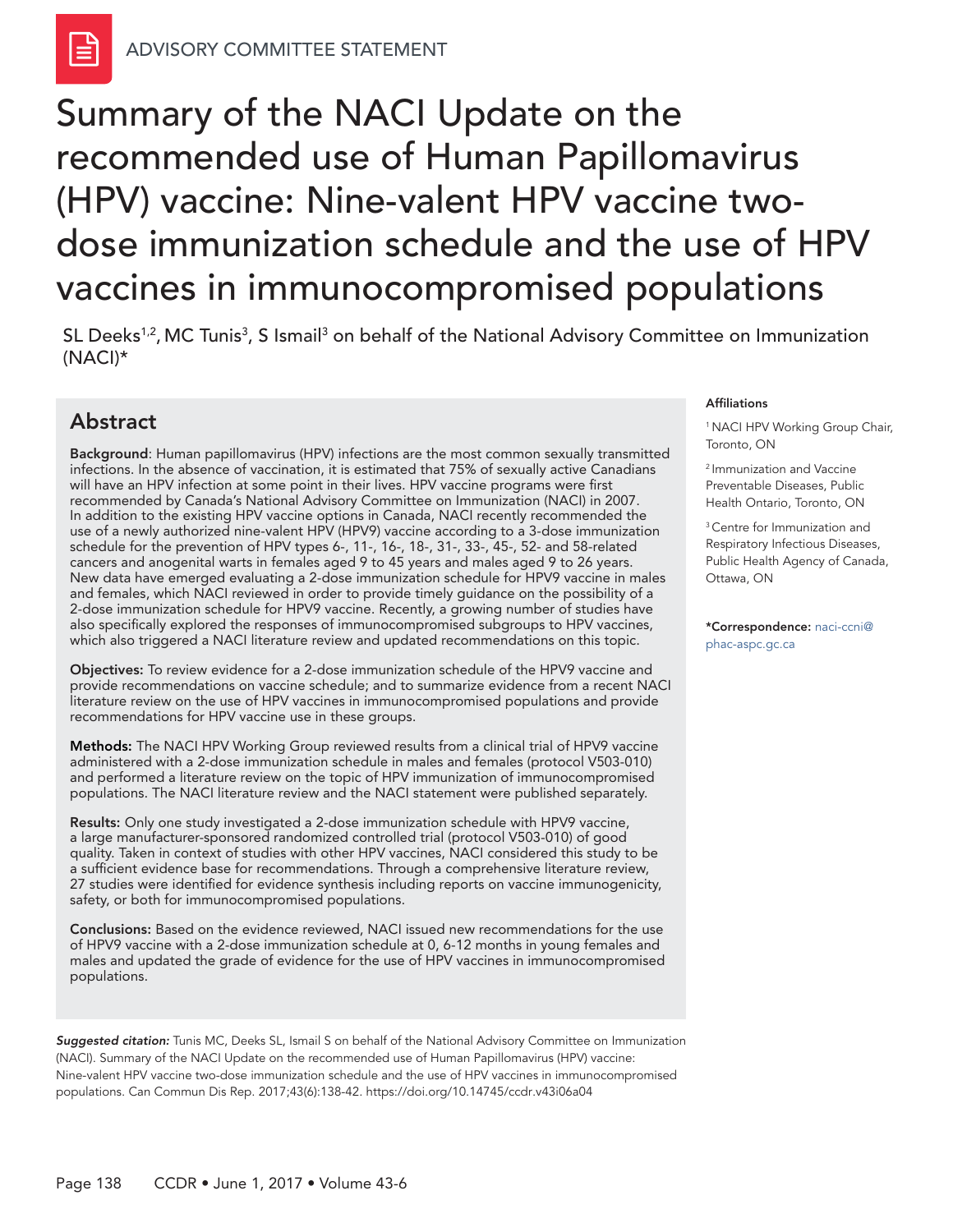

# Introduction

HPV infections are the most common sexually transmitted infections. In the absence of vaccination, it is estimated that 75% of sexually active Canadians will have a human papillomavirus (HPV) infection at some point in their lives. Quadrivalent (HPV4) and bivalent (HPV2) HPV vaccines have been authorized for use in Canada since 2006 and 2010, respectively. The National Advisory Committee on Immunization (NACI) has previously recommended HPV4 vaccination in males and females according to a 3-dose (0, 2, 6 months) or a 2-dose (0, 6 months) immunization schedule, or HPV2 vaccination for females according to a 3-dose (0, 1, 6 months) or a 2-dose (0, 6 months) immunization schedule, depending on the age and health status of the recipient. In February 2015, a nine-valent HPV vaccine (HPV9) (Gardasil®9, Merck Canada, Inc.) was authorized for use in Canada for the prevention of HPV types 6-, 11-, 16-, 18-, 31-, 33-, 45-, 52- and 58-related cancers and anogential warts in females aged 9 to 45 years and males aged 9 to 26 years; this vaccine was recommended by NACI as a 3-dose immunization schedule in a NACI Statement (1) and *Canada Communicable Disease Report* (CCDR) summary (2) published in July 2016. Immunization against HPV types 16 and 18 can prevent approximately 70% of anogenital cancers and 60% of high-risk precancerous cervical lesions. It is estimated that immunization against the additional five HPV types contained in the HPV9 vaccine can prevent up to an additional 14% of anogenital cancers and up to 30% of high-risk precancerous cervical lesions.

NACI reviewed new clinical trial evidence for a 2-dose immunization schedule of HPV9 vaccine in order to provide timely guidance on the possibility of a 2-dose immunization schedule for HPV9 vaccine. Previous NACI Statements have also discussed the use of HPV vaccines in immunocompromised populations, but this has been largely in the absence of strong evidence for these groups. Recently, a growing number of studies have specifically explored the responses of immunocompromised subgroups to HPV vaccines, which triggered a NACI Literature Review on this topic and advice in the statement. This paper summarizes the recent NACI Statement on the evidence and recommendations for a 2-dose immunization schedule for HPV9 vaccine (3) and the NACI Literature Review that updates the evidence on the use of HPV vaccines in immunocompromised persons (4). These new recommendations are published in the full NACI Statement (3) and also in the HPV chapter of the *Canadian Immunization Guide*, where all current HPV recommendations from NACI are synthesized and presented together (5).

# **Methods**

NACI reviewed key questions on HPV9 vaccine as proposed by the HPV Working Group, including: the safety, immunogenicity and efficacy of the HPV9 vaccine with a 2-dose immunization schedule. Only one manufacturer-sponsored clinical trial was identified (protocol V503-010) (6). The NACI HPV Working Group reviewed detailed study methods and results obtained from the

vaccine manufacturer. Two independent reviewers appraised the study for internal validity to assign the level and quality of evidence, which was validated by the Working Group Chair and subjected to a modified peer review process by the Working Group and NACI.

NACI also reviewed key questions for a literature review on HPV vaccines in immunocompromised populations as proposed by the HPV Working Group, including the specific question: "Do immunization outcomes differ for subgroups of immunocompromised populations?" A literature review was conducted according to established NACI methodology (7). Details of this literature review and associated methodology (search terms, inclusion/exclusion criteria, databases, number of results) can be found in the *NACI Literature Review for HPV Immunization of Immunocompromised Populations* (4). Proposed recommendations were developed based on the literature review. NACI approved specific evidence-based recommendations and elucidated the rationale and relevant considerations in the statement update.

# **Results**

A large randomized controlled trial of good quality, demonstrating that immunogenicity following a 2-dose immunization schedule among females and males 9 to 14 years of age, was not inferior to a 3-dose schedule in women 16 to 26 years of age. Taken in context of studies on 2-dose immunization schedules with other HPV vaccines, NACI considered the body of evidence to be sufficient to issue recommendations on a 2-dose immunization schedule for HPV9 vaccine.

On the topic of immunocompromised populations, the literature review identified 27 studies for evidence synthesis including reports on immunogenicity, safety, or both (4). Studies were grouped broadly into two categories: HIV infected populations and groups receiving therapeutic immunosuppression. Cohort study was the predominant experimental design and most included a low participant number with quality ranging from good to poor.

Immunosuppressive regimes were typically reported for patients with acquired therapeutic immunodeficiency, but unfortunately these studies did not often stratify results according to treatment modality. The extent of effective immunosuppression was not measured or reported in any study, but CD4 counts were typically provided for studies of HIV infected patients. All studies used HPV2 or HPV4 vaccines with a routine 3-dose schedule, except one study which provided an additional fourth dose. No study used the recently-authorized HPV9 vaccine.

# Conclusion

Based on the evidence reviewed, NACI issued three recommendations on the use of a 2-dose immunization schedule in immunocompetent populations and the use of HPV vaccines in immunocompromised populations (Text box).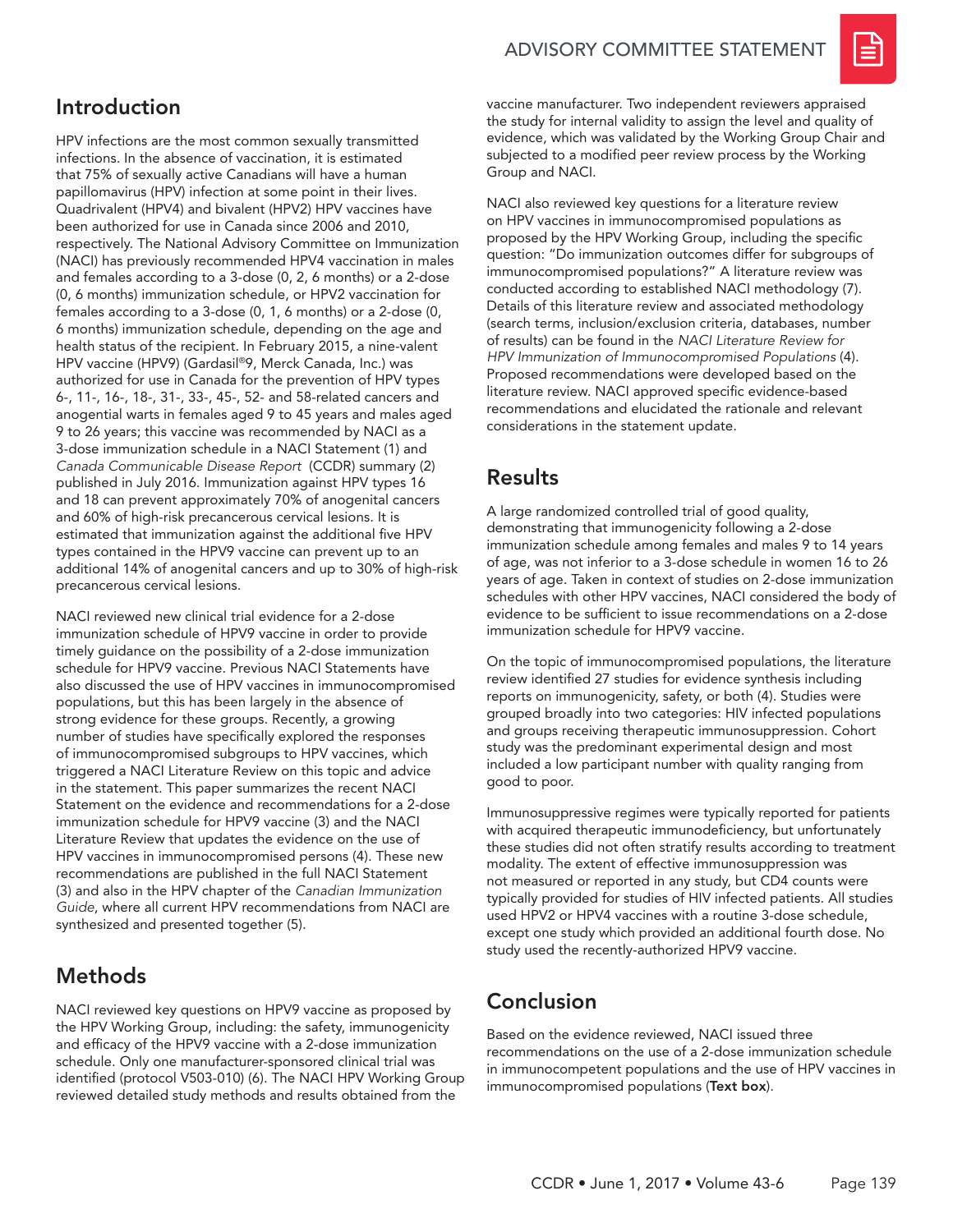## RECOMMENDATIONS FOR 2-DOSE HPV9 SCHEDULE IN IMMUNOCOMPETENT POPULATIONS

Recommendation 1: Immunocompetent Females and Males 9-14 Years of Age

NACI recommends that HPV9 vaccine should be offered according to either a 2-dose or 3-dose immunization schedule in immunocompetent females and males 9 to 14 years of age (as with HPV2 or HPV4 vaccines in females, and HPV4 vaccine in males in this population) - NACI Evidence Grade B Recommendation (fair evidence to recommend immunization).

NACI concludes that there is now fair evidence to recommend a 2-dose immunization schedule with HPV9 vaccine, although evidence is limited in quantity. Therefore, based on the current evidence reviewed for this and previous Advisory Committee Statements, NACI concludes that there is fair evidence to recommend either a 2-dose or a 3-dose immunization schedule with HPV9 vaccine (Evidence Grade B) and that there is good evidence to recommend either a 2-dose or a 3-dose immunization schedule with HPV2 or HPV4 vaccines (in females) and HPV4 vaccine (in males). In a 2-dose HPV immunization schedule with any HPV vaccine authorized for use in Canada, the second dose should be administered at least 24 weeks (6 months) after the first dose. Although long-term follow-up data are not currently available for a 2-dose schedule with HPV9, a study is currently underway to evaluate the duration of vaccine responses up to 36 months. As further evidence becomes available, the grade of this recommendation may change. There is no evidence to suggest that individuals will respond differently to HPV9 vaccine compared to either HPV2 or HPV4 vaccines.

#### Recommendation 2: Immunocompetent Females and Males ≥15 Years of Age

NACI continues to recommend that HPV9 vaccine should be offered according to a 3-dose immunization schedule in immunocompetent females and males 15 years of age and older (as with HPV2 or HPV4 vaccines in females and HPV4 vaccine in males) - NACI Evidence Grade B Recommendation (fair evidence to recommend immunization).

There are currently no studies directly evaluating a 2-dose immunization schedule for HPV9 vaccine in males and females 15 years of age and older. Therefore, a 3-dose schedule continues to be recommended in these populations. This recommendation is outlined in the previous statement *Updated Recommendations on Human Papillomavirus (HPV) Vaccines: 9-valent HPV vaccine and clarification of minimum intervals between doses in the HPV immunization schedule*. However, a recent study in India has suggested that 2 doses of HPV4 vaccine may be immunogenic in females aged 10-18 years, and NACI will continue to review similar evidence as it emerges in order to identify the optimal HPV9 immunization schedule for persons 15 years of age and older.

### RECOMMENDATIONS FOR HPV VACCINATION IN PERSONS WHO ARE IMMUNOCOMPROMISED AS A RESULT OF DISEASE OR MEDICATIONS

#### Recommendation 3:

NACI continues to recommend that HPV vaccines be administered using a 3-dose schedule in immunocompromised populations according to existing age guidelines – NACI Evidence Grade B Recommendation for HPV2 and HPV4 vaccine (fair evidence to recommend immunization); NACI Evidence Grade I Recommendation for HPV9 vaccine (insufficient evidence in either quantity and/or quality to make a recommendation, however other factors may influence decision-making).

While NACI's recommendation regarding HPV2 and HPV4 vaccines in this population remains unchanged, based on the Literature Review conducted to inform these recommendations the Evidence Grade on which the recommendation is based has been upgraded from a Grade I (insufficient evidence in either quantity and/or quality to make a recommendation, however other factors may influence decision-making) to a Grade B (fair evidence to make a recommendation). Evidence does not suggest there are any unique safety concerns in using HPV2 or HPV4 vaccines for immunocompromised populations. There are currently no studies directly evaluating the immunogenicity, efficacy, or safety of HPV9 vaccine in immunocompromised populations with either a 3-dose or a 2-dose schedule (therefore the Evidence Grade on which the recommendation is based is Grade I). However, there is no evidence to suggest that individuals would respond differently to HPV9 vaccine compared to either HPV2 or HPV4 vaccines. As further evidence becomes available, the grade of this recommendation may change.

There are currently no published studies exploring a 2-dose HPV immunization schedule in immunocompromised populations. NACI concludes that there is fair evidence demonstrating that the immunogenicity of HPV2 and HPV4 vaccines can be diminished in immunocompromised populations following a 3-dose immunization schedule, although the antibody responses still typically exceed those resulting from natural infection in immunocompetent individuals. Therefore, although the immunogenicity and efficacy have not been fully characterised in all immunocompromised populations, individuals who are immunocompromised are expected to derive benefit from these vaccines and NACI continues to recommend vaccination of these groups using a 3-dose schedule to provide protection.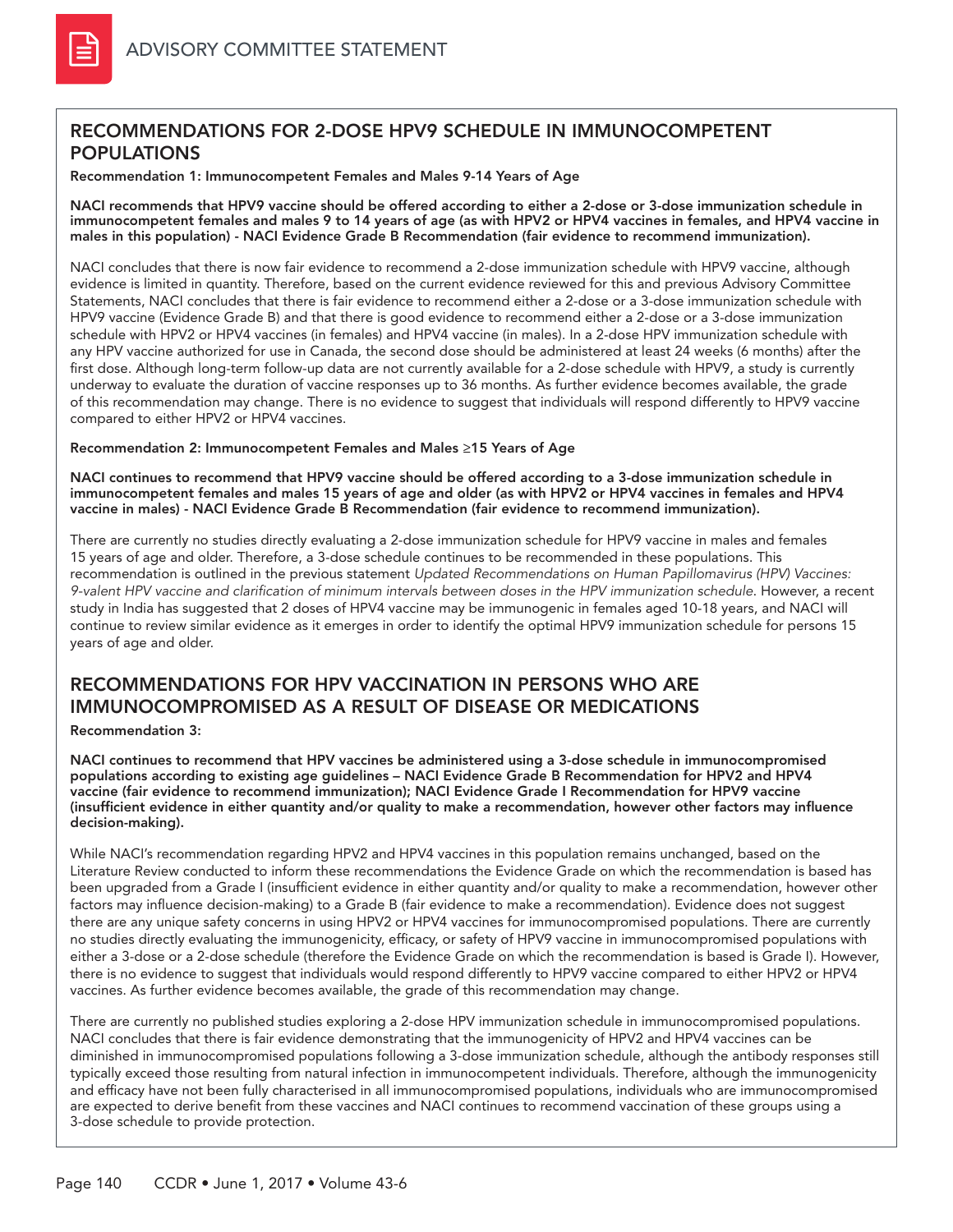Table 1 summarizes the above recommendations according to when to give HPV vaccine and to whom. HPV immunization may be completed with HPV2, HPV4 or HPV9 vaccines in females and HPV4 or HPV9 vaccines in males, according to the immunization schedules summarized in this table. Where possible, the same vaccine should be used to complete the series. If completion of the series with the same vaccine is not possible, the HPV2, HPV4 or HPV9 vaccine may be used to complete the series in females and the HPV4 or HPV9 vaccine may be used to complete the series in males. The HPV9 vaccine among immunocompetent 9 to 26 year olds is expected to provide similar protective efficacy against genotypes contained in the HPV4 vaccine. Moreover, HPV9 vaccine protects against the additional five HPV types not contained in HPV4 vaccine (HPV 31, 33, 45, 52 and 58).

#### Table 1: NACI Recommendations for the HPV Immunization Schedule

| Recommended<br>groups                                                                                                                                                                                           | Recommended<br>immunization<br>schedule | <b>HPV</b> vaccines and<br><b>NACI Evidence</b><br>Grade (7)                                                  |
|-----------------------------------------------------------------------------------------------------------------------------------------------------------------------------------------------------------------|-----------------------------------------|---------------------------------------------------------------------------------------------------------------|
| Healthy<br>(immunocompetent,<br>non-HIV infected)<br>females 9-14 years<br>of age (and healthy<br>females $\geq$ 15 years of<br>age in whom the first<br>dose was administered<br>between 9-14 years<br>of age) | 2- or 3-dose<br>schedule                | HPV2 or HPV4<br>(Grade A)<br>HPV9 (Grade B)                                                                   |
| Healthy<br>(immunocompetent,<br>non-HIV infected)<br>females ≥15 years of<br>age                                                                                                                                | 3-dose schedule                         | HPV <sub>2</sub> or HPV4<br>(Grade A) or<br>HPV9 (Grade B)                                                    |
| Healthy<br>(immunocompetent,<br>non-HIV infected)<br>males 9-14 years<br>of age (and healthy<br>males $\geq$ 15 years of<br>age in whom the first<br>dose was administered<br>between 9-14 years<br>of age)     | 2- or 3-dose<br>schedule                | HPV4 or<br>HPV9 (Grade B)                                                                                     |
| Healthy<br>(immunocompetent,<br>non-HIV infected)<br>males ≥15 years<br>of age                                                                                                                                  | 3-dose schedule                         | HPV4 or<br>HPV9 (Grade B)                                                                                     |
| Immunocompromised<br>individuals and<br>immunocompetent<br><b>HIV</b> infected<br>individuals                                                                                                                   | 3-dose schedule                         | HPV2 or HPV4 in<br>females (Grade B);<br>HPV4 in males<br>(Grade B);<br>HPV9 in females or<br>males (Grade I) |

Efforts should be made to administer HPV vaccines at the recommended intervals. When an abbreviated schedule is required, minimum intervals between vaccine doses should be



met. In a 3-dose schedule, the minimum interval between the first and second doses of vaccine is four weeks, the minimum interval between the second and third doses of vaccine is 12 weeks and the minimum interval between the first and last doses in either a 2-dose or 3-dose schedule is 24 weeks.

## Authors' statement

The NACI Statement summarized in this article was prepared by Dr. M. Tunis, Dr. S. Ismail, Dr. S. Deeks and approved by NACI.

#### Conflict of interest

None.

# Acknowledgements

HPV Working Group Members: Dr. S. Deeks (Chair), Dr. E. Castillo, Dr. S. Dobson, Dr. M. Krajden, Dr. G. Ogilvie and Dr. C. Sauvageau

NACI Members: Dr. I. Gemmill (Chair), Dr. C. Quach (Vice-Chair), Dr. N. Dayneka, Dr. S. Deeks, Dr. B. Henry, Ms. S. Marchant-Short, Dr. M. Salvadori, Dr. N. Sicard, Dr. W. Vaudry, Dr. D. Vinh and Dr. R. Warrington

Liaison Representatives: Dr. J. Blake (Society of Obstetricians and Gynaecologists of Canada), Dr. J. Brophy (Canadian Association for Immunization Research and Evaluation [CAIRE]), Dr. A. Cohn (Centers for Disease Control and Prevention, United States), Ms. T. Cole (Canadian Immunization Committee), Dr. J. Emili (College of Family Physicians of Canada), Dr. M. Lavoie (Council of Chief Medical Officers of Health), Dr. C. Mah (Canadian Public Health Association), Dr. D. Moore (Canadian Paediatric Society), Dr. A. Pham-Huy (Association of Medical Microbiology and Infectious Disease [AMMI] Canada) and Ms. T. Cole (Canadian Immunization Committee)

Former Liaison Representatives: Ms. E. Sartison (Canadian Immunization Committee)

Ex-Officio Representatives: Dr. (LCdr) K. Barnes (National Defence and the Canadian Armed Forces), Ms. G. Charos (Centre for Immunization and Respiratory Infectious Diseases [CIRID], Public Health Agency of Canada [PHAC]), Dr. G. Coleman (Biologics and Genetic Therapies Directorate [BGTD], Health Canada [HC]), Dr. J. Gallivan (Marketed Health Products Directorate [MHPD], HC), Ms. J. Pennock (CIRID, PHAC), Dr. T. Wong (First Nations and Inuit Health Branch [FNIHB], HC)

NACI gratefully acknowledges the contribution of Ms. C. Jensen (CIRID, PHAC), Mr. J. Nkanza (CIRID, PHAC) and Ms. C. Smalley (Health Library, HC).